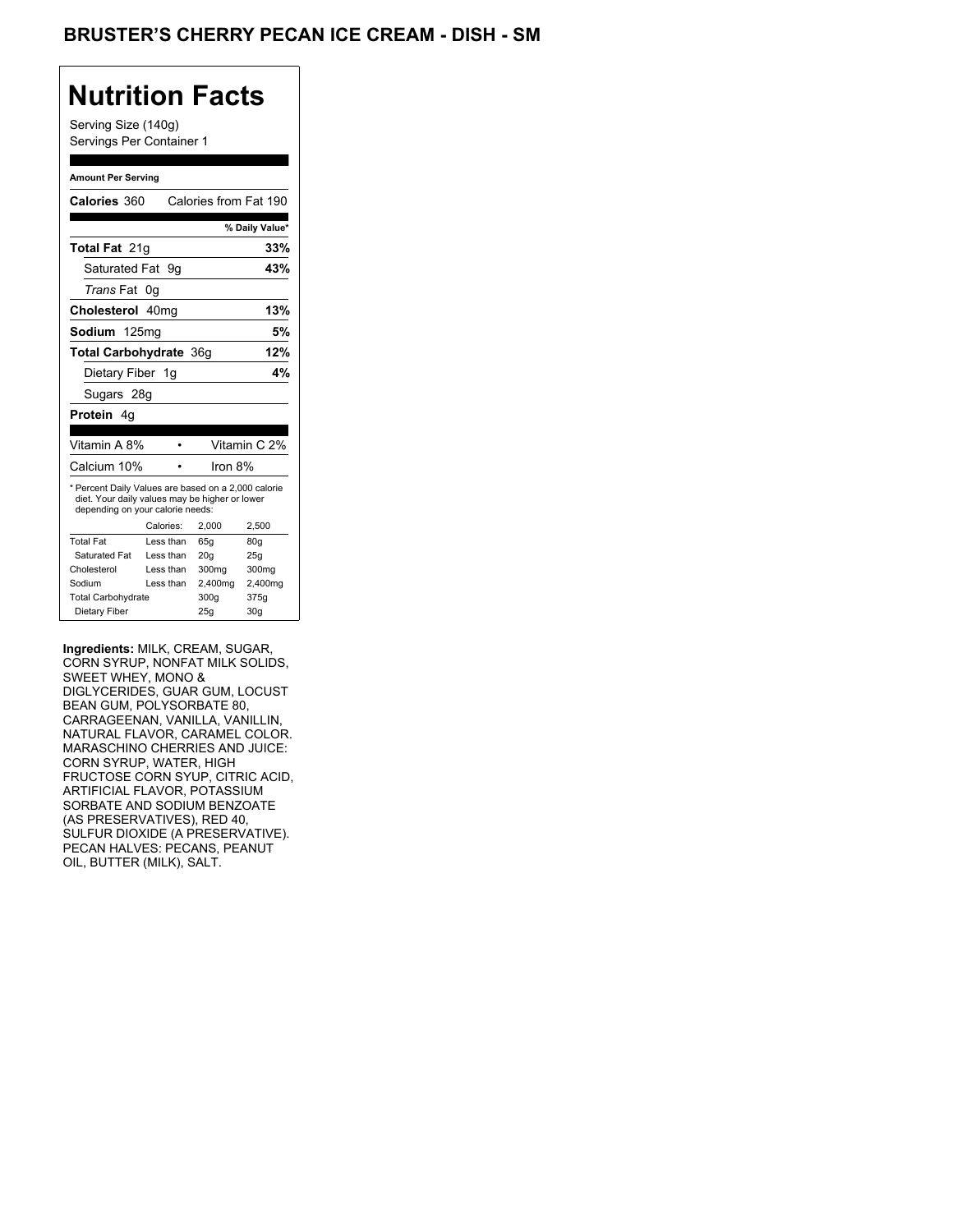## Brusters Cherry Creamsicle Ice Cream, Dish Regular +1 Pecan Ice Cream, Dish Regular +1

# Nutrition Facts

### Amount Per Serving

| <b>Nutrition Facts</b>                                                                                                                                                                                                                                                                                                                                                                                                                                                                                                        |                        |                       |                         |
|-------------------------------------------------------------------------------------------------------------------------------------------------------------------------------------------------------------------------------------------------------------------------------------------------------------------------------------------------------------------------------------------------------------------------------------------------------------------------------------------------------------------------------|------------------------|-----------------------|-------------------------|
| Serving Size (210g)                                                                                                                                                                                                                                                                                                                                                                                                                                                                                                           |                        |                       |                         |
| Servings Per Container 1                                                                                                                                                                                                                                                                                                                                                                                                                                                                                                      |                        |                       |                         |
| Amount Per Serving                                                                                                                                                                                                                                                                                                                                                                                                                                                                                                            |                        |                       |                         |
| Calories 530                                                                                                                                                                                                                                                                                                                                                                                                                                                                                                                  |                        | Calories from Fat 290 |                         |
|                                                                                                                                                                                                                                                                                                                                                                                                                                                                                                                               |                        |                       | % Daily Value*          |
| Total Fat 32g                                                                                                                                                                                                                                                                                                                                                                                                                                                                                                                 |                        |                       | 50%                     |
| Saturated Fat 13g                                                                                                                                                                                                                                                                                                                                                                                                                                                                                                             |                        |                       | 64%                     |
| Trans Fat 0g                                                                                                                                                                                                                                                                                                                                                                                                                                                                                                                  |                        |                       |                         |
| Cholesterol 60mg                                                                                                                                                                                                                                                                                                                                                                                                                                                                                                              |                        |                       | 19%                     |
| Sodium 190mg                                                                                                                                                                                                                                                                                                                                                                                                                                                                                                                  |                        |                       | 8%                      |
| Total Carbohydrate 55g                                                                                                                                                                                                                                                                                                                                                                                                                                                                                                        |                        |                       | 18%                     |
| Dietary Fiber 2g                                                                                                                                                                                                                                                                                                                                                                                                                                                                                                              |                        |                       | 6%                      |
| Sugars 42g                                                                                                                                                                                                                                                                                                                                                                                                                                                                                                                    |                        |                       |                         |
| Protein 6g                                                                                                                                                                                                                                                                                                                                                                                                                                                                                                                    |                        |                       |                         |
| Vitamin A 15%                                                                                                                                                                                                                                                                                                                                                                                                                                                                                                                 | $\bullet$              |                       | Vitamin C 4%            |
| Calcium 20%                                                                                                                                                                                                                                                                                                                                                                                                                                                                                                                   | $\bullet$              | Iron 10%              |                         |
| * Percent Daily Values are based on a 2,000 calorie<br>diet. Your daily values may be higher or lower                                                                                                                                                                                                                                                                                                                                                                                                                         |                        |                       |                         |
| depending on your calorie needs:                                                                                                                                                                                                                                                                                                                                                                                                                                                                                              | Calories:              | 2,000                 | 2,500                   |
| <b>Total Fat</b>                                                                                                                                                                                                                                                                                                                                                                                                                                                                                                              | Less than              | 65g                   | 80g                     |
| Saturated Fat<br>Cholesterol                                                                                                                                                                                                                                                                                                                                                                                                                                                                                                  | Less than<br>Less than | 20g<br>300mg          | 25g<br>300mg            |
| Sodium                                                                                                                                                                                                                                                                                                                                                                                                                                                                                                                        | Less than              | 2,400mg<br>300g       | 2,400mg                 |
| <b>Total Carbohydrate</b><br>Dietary Fiber                                                                                                                                                                                                                                                                                                                                                                                                                                                                                    |                        | 25g                   | 375g<br>30 <sub>g</sub> |
| Ingredients: MILK, CREAM, SUGAR,<br>CORN SYRUP, NONFAT MILK SOLIDS,<br>SWEET WHEY, MONO &<br>DIGLYCERIDES, GUAR GUM, LOCUST<br>BEAN GUM, POLYSORBATE 80,<br>CARRAGEENAN, VANILLA, VANILLIN,<br>NATURAL FLAVOR, CARAMEL COLOR.<br>MARASCHINO CHERRIES AND JUICE:<br>CORN SYRUP, WATER, HIGH<br>FRUCTOSE CORN SYUP, CITRIC ACID,<br>ARTIFICIAL FLAVOR, POTASSIUM<br>SORBATE AND SODIUM BENZOATE<br>(AS PRESERVATIVES), RED 40,<br>SULFUR DIOXIDE (A PRESERVATIVE).<br>PECAN HALVES: PECANS, PEANUT<br>OIL, BUTTER (MILK), SALT. |                        |                       |                         |
|                                                                                                                                                                                                                                                                                                                                                                                                                                                                                                                               |                        |                       |                         |
|                                                                                                                                                                                                                                                                                                                                                                                                                                                                                                                               |                        |                       |                         |
|                                                                                                                                                                                                                                                                                                                                                                                                                                                                                                                               |                        |                       |                         |
|                                                                                                                                                                                                                                                                                                                                                                                                                                                                                                                               |                        |                       |                         |
|                                                                                                                                                                                                                                                                                                                                                                                                                                                                                                                               |                        |                       |                         |
|                                                                                                                                                                                                                                                                                                                                                                                                                                                                                                                               |                        |                       |                         |
|                                                                                                                                                                                                                                                                                                                                                                                                                                                                                                                               |                        |                       |                         |
|                                                                                                                                                                                                                                                                                                                                                                                                                                                                                                                               |                        |                       |                         |
|                                                                                                                                                                                                                                                                                                                                                                                                                                                                                                                               |                        |                       |                         |
|                                                                                                                                                                                                                                                                                                                                                                                                                                                                                                                               |                        |                       |                         |
|                                                                                                                                                                                                                                                                                                                                                                                                                                                                                                                               |                        |                       |                         |
|                                                                                                                                                                                                                                                                                                                                                                                                                                                                                                                               |                        |                       |                         |
|                                                                                                                                                                                                                                                                                                                                                                                                                                                                                                                               |                        |                       |                         |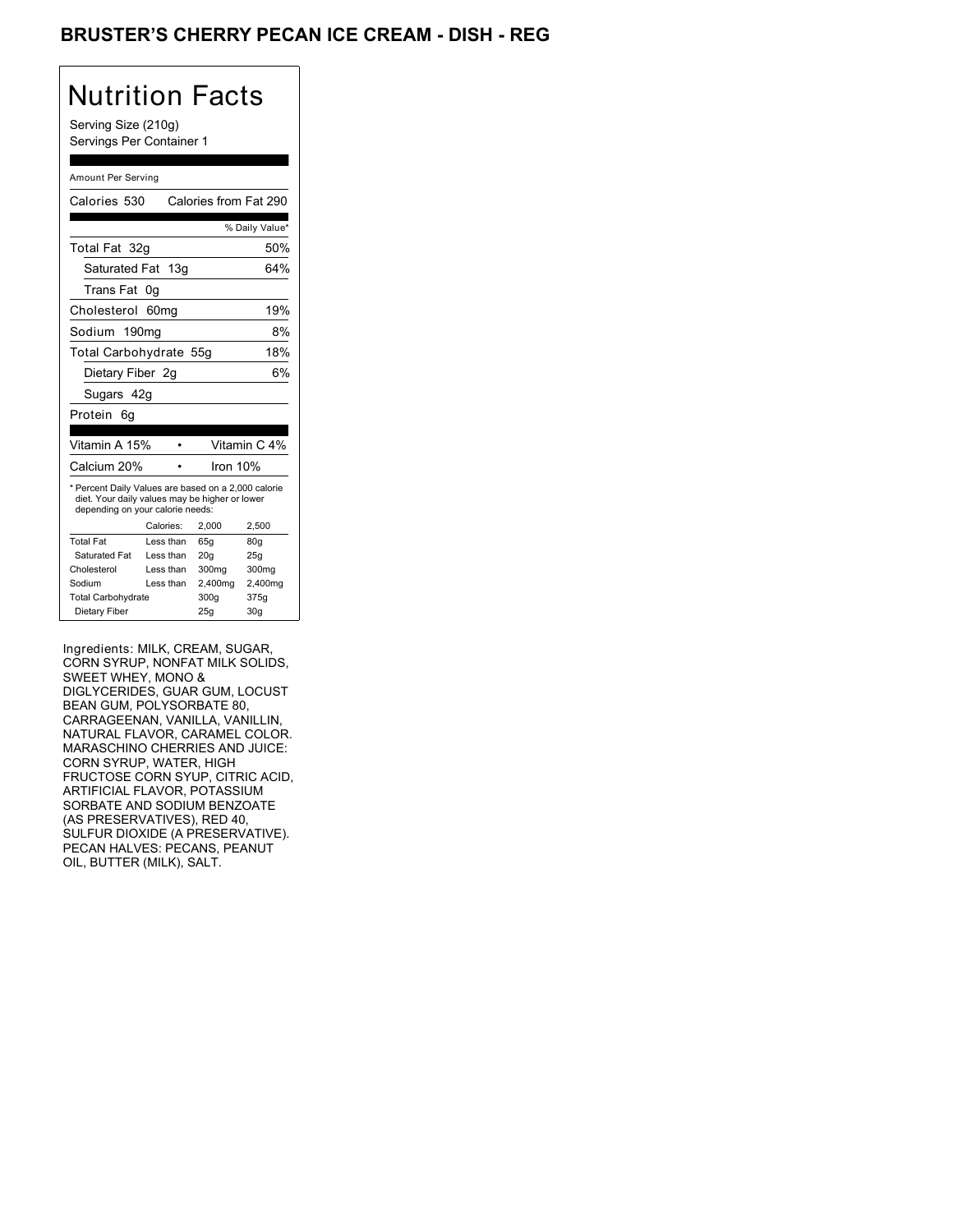## Brusters Cherry Creamsicle Ice Cream, Dish Regular +2 Pecan Ice Cream, Dish Regular +2

# Nutrition Facts

### Amount Per Serving

| <b>Nutrition Facts</b>                                                                                                                                                                                                                                                                                                                                                                                                                                                                                                        |                        |                       |                         |
|-------------------------------------------------------------------------------------------------------------------------------------------------------------------------------------------------------------------------------------------------------------------------------------------------------------------------------------------------------------------------------------------------------------------------------------------------------------------------------------------------------------------------------|------------------------|-----------------------|-------------------------|
| Serving Size (280g)                                                                                                                                                                                                                                                                                                                                                                                                                                                                                                           |                        |                       |                         |
| Servings Per Container 1                                                                                                                                                                                                                                                                                                                                                                                                                                                                                                      |                        |                       |                         |
| Amount Per Serving                                                                                                                                                                                                                                                                                                                                                                                                                                                                                                            |                        |                       |                         |
| Calories 710                                                                                                                                                                                                                                                                                                                                                                                                                                                                                                                  |                        | Calories from Fat 390 |                         |
|                                                                                                                                                                                                                                                                                                                                                                                                                                                                                                                               |                        |                       |                         |
| Total Fat 43g                                                                                                                                                                                                                                                                                                                                                                                                                                                                                                                 |                        |                       | % Daily Value*<br>66%   |
| Saturated Fat 17g                                                                                                                                                                                                                                                                                                                                                                                                                                                                                                             |                        |                       | 85%                     |
| Trans Fat 0g                                                                                                                                                                                                                                                                                                                                                                                                                                                                                                                  |                        |                       |                         |
| Cholesterol 75mg                                                                                                                                                                                                                                                                                                                                                                                                                                                                                                              |                        |                       | 26%                     |
| Sodium 250mg                                                                                                                                                                                                                                                                                                                                                                                                                                                                                                                  |                        |                       | 10%                     |
| Total Carbohydrate 73g                                                                                                                                                                                                                                                                                                                                                                                                                                                                                                        |                        |                       | 24%                     |
| Dietary Fiber 2g                                                                                                                                                                                                                                                                                                                                                                                                                                                                                                              |                        |                       | 8%                      |
| Sugars 56g                                                                                                                                                                                                                                                                                                                                                                                                                                                                                                                    |                        |                       |                         |
| Protein 8g                                                                                                                                                                                                                                                                                                                                                                                                                                                                                                                    |                        |                       |                         |
| Vitamin A 20%                                                                                                                                                                                                                                                                                                                                                                                                                                                                                                                 | $\bullet$              |                       | Vitamin C 4%            |
| Calcium 25%                                                                                                                                                                                                                                                                                                                                                                                                                                                                                                                   | $\bullet$              | Iron 15%              |                         |
| * Percent Daily Values are based on a 2,000 calorie<br>diet. Your daily values may be higher or lower                                                                                                                                                                                                                                                                                                                                                                                                                         |                        |                       |                         |
| depending on your calorie needs:                                                                                                                                                                                                                                                                                                                                                                                                                                                                                              | Calories:              | 2,000                 | 2,500                   |
| <b>Total Fat</b>                                                                                                                                                                                                                                                                                                                                                                                                                                                                                                              | Less than              | 65g                   | 80g                     |
| Saturated Fat<br>Cholesterol                                                                                                                                                                                                                                                                                                                                                                                                                                                                                                  | Less than<br>Less than | 20g<br>300mg          | 25g<br>300mg            |
| Sodium                                                                                                                                                                                                                                                                                                                                                                                                                                                                                                                        | Less than              | 2,400mg               | 2,400mg                 |
| <b>Total Carbohydrate</b><br>Dietary Fiber                                                                                                                                                                                                                                                                                                                                                                                                                                                                                    |                        | 300g<br>25g           | 375g<br>30 <sub>g</sub> |
| Ingredients: MILK, CREAM, SUGAR,<br>CORN SYRUP, NONFAT MILK SOLIDS,<br>SWEET WHEY, MONO &<br>DIGLYCERIDES, GUAR GUM, LOCUST<br>BEAN GUM, POLYSORBATE 80,<br>CARRAGEENAN, VANILLA, VANILLIN,<br>NATURAL FLAVOR, CARAMEL COLOR.<br>MARASCHINO CHERRIES AND JUICE:<br>CORN SYRUP, WATER, HIGH<br>FRUCTOSE CORN SYUP, CITRIC ACID,<br>ARTIFICIAL FLAVOR, POTASSIUM<br>SORBATE AND SODIUM BENZOATE<br>(AS PRESERVATIVES), RED 40,<br>SULFUR DIOXIDE (A PRESERVATIVE).<br>PECAN HALVES: PECANS, PEANUT<br>OIL, BUTTER (MILK), SALT. |                        |                       |                         |
|                                                                                                                                                                                                                                                                                                                                                                                                                                                                                                                               |                        |                       |                         |
|                                                                                                                                                                                                                                                                                                                                                                                                                                                                                                                               |                        |                       |                         |
|                                                                                                                                                                                                                                                                                                                                                                                                                                                                                                                               |                        |                       |                         |
|                                                                                                                                                                                                                                                                                                                                                                                                                                                                                                                               |                        |                       |                         |
|                                                                                                                                                                                                                                                                                                                                                                                                                                                                                                                               |                        |                       |                         |
|                                                                                                                                                                                                                                                                                                                                                                                                                                                                                                                               |                        |                       |                         |
|                                                                                                                                                                                                                                                                                                                                                                                                                                                                                                                               |                        |                       |                         |
|                                                                                                                                                                                                                                                                                                                                                                                                                                                                                                                               |                        |                       |                         |
|                                                                                                                                                                                                                                                                                                                                                                                                                                                                                                                               |                        |                       |                         |
|                                                                                                                                                                                                                                                                                                                                                                                                                                                                                                                               |                        |                       |                         |
|                                                                                                                                                                                                                                                                                                                                                                                                                                                                                                                               |                        |                       |                         |
|                                                                                                                                                                                                                                                                                                                                                                                                                                                                                                                               |                        |                       |                         |
|                                                                                                                                                                                                                                                                                                                                                                                                                                                                                                                               |                        |                       |                         |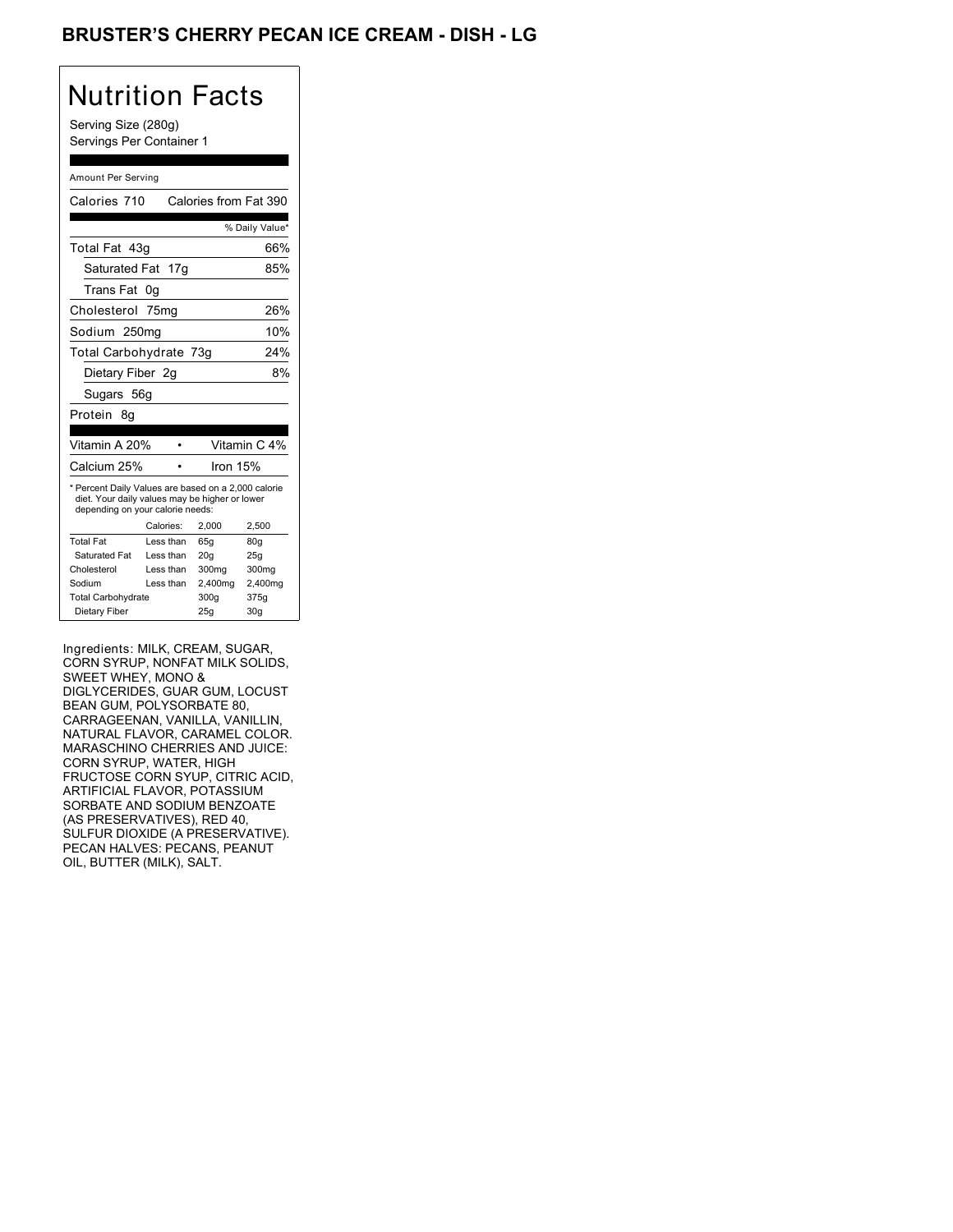## BRUSTER'S CHERRY PECAN ICE CREAM - SUGAR CONE - SM

# Nutrition Facts

Serving Size (153g) Servings Per Container 1

### Amount Per Serving

| Calories 410           | Calories from Fat 200                               |
|------------------------|-----------------------------------------------------|
|                        | % Daily Value*                                      |
| Total Fat 22g          | 33%                                                 |
| Saturated Fat 9g       | 43%                                                 |
| Trans Fat 0q           |                                                     |
| Cholesterol 40mg       | 13%                                                 |
| Sodium 140mg           | 6%                                                  |
| Total Carbohydrate 48g | 16%                                                 |
| Dietary Fiber 1g       | 4%                                                  |
| Sugars 31g             |                                                     |
| Protein 5q             |                                                     |
| Vitamin A 8%           | Vitamin C 2%                                        |
| Calcium 15%            | Iron 10%                                            |
| diet.                  | * Percent Daily Values are based on a 2,000 calorie |

Ingredients: MILK, CREAM, SUGAR, CORN SYRUP, NONFAT MILK SOLIDS, CORN SYRUP, NONFAT MILK SOLIDS,<br>SWEET WHEY, MONO & DIGLYCERIDES, GUAR GUM, LOCUST DIGLYCERIDES, GUAR GUM, LOCUST<br>BEAN GUM, POLYSORBATE 80, 80, CARRAGEENAN, VANILLA, CARRAGEENAN, VANILLA, VANILLIN, NATURAL FLAVOR, CARAMEL COLOR. MARASCHINO CHERRIES AND JUICE: MARASCHINO CHERRIES AND JUICE:<br>CORN SYRUP, WATER, HIGH FRUCTOSE CORN SYUP, CITRIC ACID, ARTIFICIAL FLAVOR, POTASSIUM SORBATE AND SODIUM BENZOATE (AS PRESERVATIVES), RED 40, SULFUR DIOXIDE (A PRESERVATIVE). PECAN HALVES: PECANS, PEANUT OIL, BUTTER (MILK), SALT. SUGAR CONE: ENRICHED WHEAT FLOUR (ENRICHED WITH NIACIN, REDUCED IRON, THIAMIN MONONITRATE, RIBOFLAVIN, FOLIC ACID), TAPIOCA FLOUR, SUGAR, VEGETABLE SHORTENING (SOYBEAN AND/OR CANOLA OIL, MODIFIED PALM OIL, SOY LECITHIN, AND/OR PARTIALLY HYDROGENATED SOYBEAN OIL), OAT FIBER AND/OR VEGETABLE FIBER, SALT, CARAMEL COLOR, ARTIFICIAL FLAVOR, SOY LECITHIN.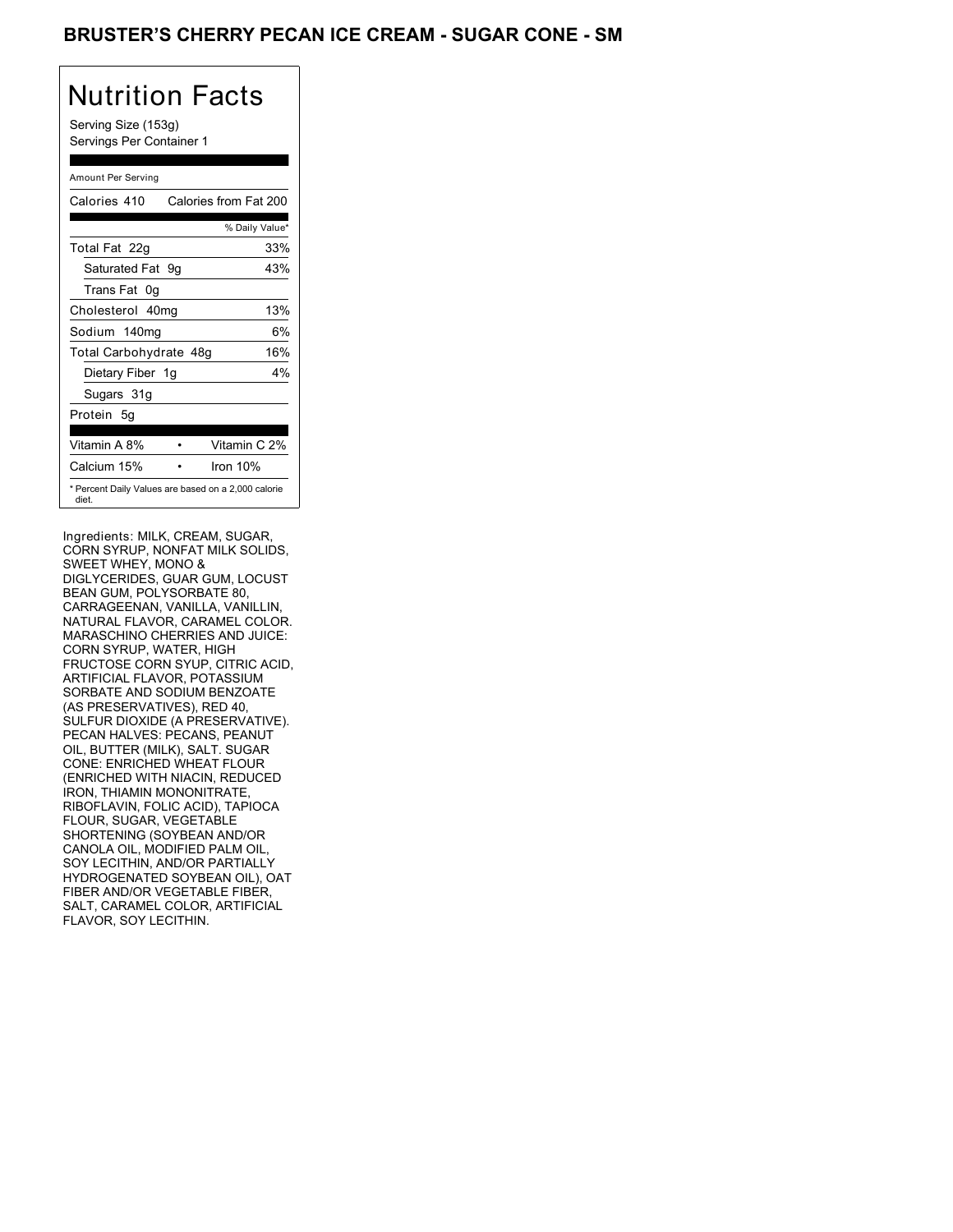## BRUSTER'S CHERRY PECAN ICE CREAM - SUGAR CONE - REG

# Nutrition Facts

Serving Size (223g) Servings Per Container 1

### Amount Per Serving

| Calories 590                                                 | Calories from Fat 290 |
|--------------------------------------------------------------|-----------------------|
|                                                              | % Daily Value*        |
| Total Fat 32g                                                | 50%                   |
| Saturated Fat 13g                                            | 64%                   |
| Trans Fat<br>0g                                              |                       |
| Cholesterol 60mg                                             | 19%                   |
| Sodium 210mg                                                 | 9%                    |
| Total Carbohydrate 67g                                       | 22%                   |
| Dietary Fiber 2g                                             | 6%                    |
| Sugars 45g                                                   |                       |
| Protein 7g                                                   |                       |
| Vitamin A 15%                                                | Vitamin C 4%          |
| Calcium 20%                                                  | Iron 15%              |
| * Percent Daily Values are based on a 2,000 calorie<br>diet. |                       |

Ingredients: MILK, CREAM, SUGAR, CORN SYRUP, NONFAT MILK SOLIDS, CORN SYRUP, NONFAT MILK SOLIDS,<br>SWEET WHEY, MONO & DIGLYCERIDES, GUAR GUM, LOCUST DIGLYCERIDES, GUAR GUM, LOCUST<br>BEAN GUM, POLYSORBATE 80, 80, CARRAGEENAN, VANILLA, CARRAGEENAN, VANILLA, VANILLIN, NATURAL FLAVOR, CARAMEL COLOR. MARASCHINO CHERRIES AND JUICE: MARASCHINO CHERRIES AND JUICE:<br>CORN SYRUP, WATER, HIGH FRUCTOSE CORN SYUP, CITRIC ACID, ARTIFICIAL FLAVOR, POTASSIUM SORBATE AND SODIUM BENZOATE (AS PRESERVATIVES), RED 40, SULFUR DIOXIDE (A PRESERVATIVE). PECAN HALVES: PECANS, PEANUT OIL, BUTTER (MILK), SALT. SUGAR CONE: ENRICHED WHEAT FLOUR (ENRICHED WITH NIACIN, REDUCED IRON, THIAMIN MONONITRATE, RIBOFLAVIN, FOLIC ACID), TAPIOCA FLOUR, SUGAR, VEGETABLE SHORTENING (SOYBEAN AND/OR CANOLA OIL, MODIFIED PALM OIL, SOY LECITHIN, AND/OR PARTIALLY HYDROGENATED SOYBEAN OIL), OAT FIBER AND/OR VEGETABLE FIBER, SALT, CARAMEL COLOR, ARTIFICIAL FLAVOR, SOY LECITHIN.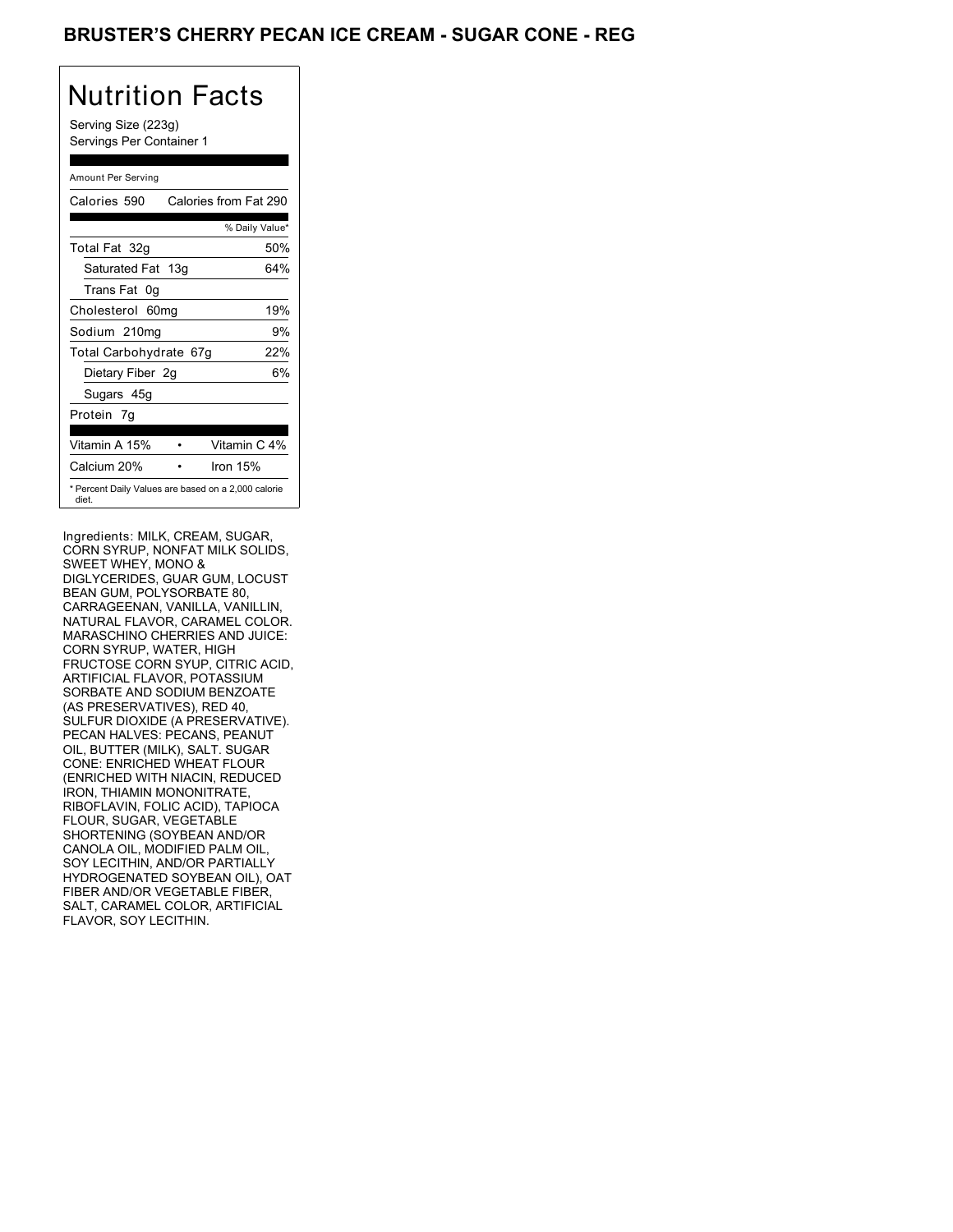## **BRUSTER'S CHERRY PECAN ICE CREAM - SUGAR CONE - LG**

# Nutrition Facts

Serving Size (293g) Servings Per Container 1

### Amount Per Serving

| Calories 760                                                 | Calories from Fat 390 |
|--------------------------------------------------------------|-----------------------|
|                                                              | % Daily Value*        |
| Total Fat 43g                                                | 67%                   |
| Saturated Fat 17g                                            | 85%                   |
| Trans Fat<br>0q                                              |                       |
| Cholesterol 75mg                                             | 26%                   |
| Sodium 270mg                                                 | 11%                   |
| Total Carbohydrate 85g                                       | 28%                   |
| Dietary Fiber 2g                                             | 8%                    |
| Sugars 59g                                                   |                       |
| Protein 9q                                                   |                       |
| Vitamin A 20%                                                | Vitamin C 4%          |
| Calcium 25%                                                  | Iron $20%$            |
| * Percent Daily Values are based on a 2,000 calorie<br>diet. |                       |

Ingredients: MILK, CREAM, SUGAR, CORN SYRUP, NONFAT MILK SOLIDS, CORN SYRUP, NONFAT MILK SOLIDS,<br>SWEET WHEY, MONO & DIGLYCERIDES, GUAR GUM, LOCUST DIGLYCERIDES, GUAR GUM, LOCUST<br>BEAN GUM, POLYSORBATE 80, 80, CARRAGEENAN, VANILLA, CARRAGEENAN, VANILLA, VANILLIN, NATURAL FLAVOR, CARAMEL COLOR. MARASCHINO CHERRIES AND JUICE: MARASCHINO CHERRIES AND JUICE:<br>CORN SYRUP, WATER, HIGH FRUCTOSE CORN SYUP, CITRIC ACID, ARTIFICIAL FLAVOR, POTASSIUM SORBATE AND SODIUM BENZOATE (AS PRESERVATIVES), RED 40, SULFUR DIOXIDE (A PRESERVATIVE). PECAN HALVES: PECANS, PEANUT OIL, BUTTER (MILK), SALT. SUGAR CONE: ENRICHED WHEAT FLOUR (ENRICHED WITH NIACIN, REDUCED IRON, THIAMIN MONONITRATE, RIBOFLAVIN, FOLIC ACID), TAPIOCA FLOUR, SUGAR, VEGETABLE SHORTENING (SOYBEAN AND/OR CANOLA OIL, MODIFIED PALM OIL, SOY LECITHIN, AND/OR PARTIALLY HYDROGENATED SOYBEAN OIL), OAT FIBER AND/OR VEGETABLE FIBER, SALT, CARAMEL COLOR, ARTIFICIAL FLAVOR, SOY LECITHIN.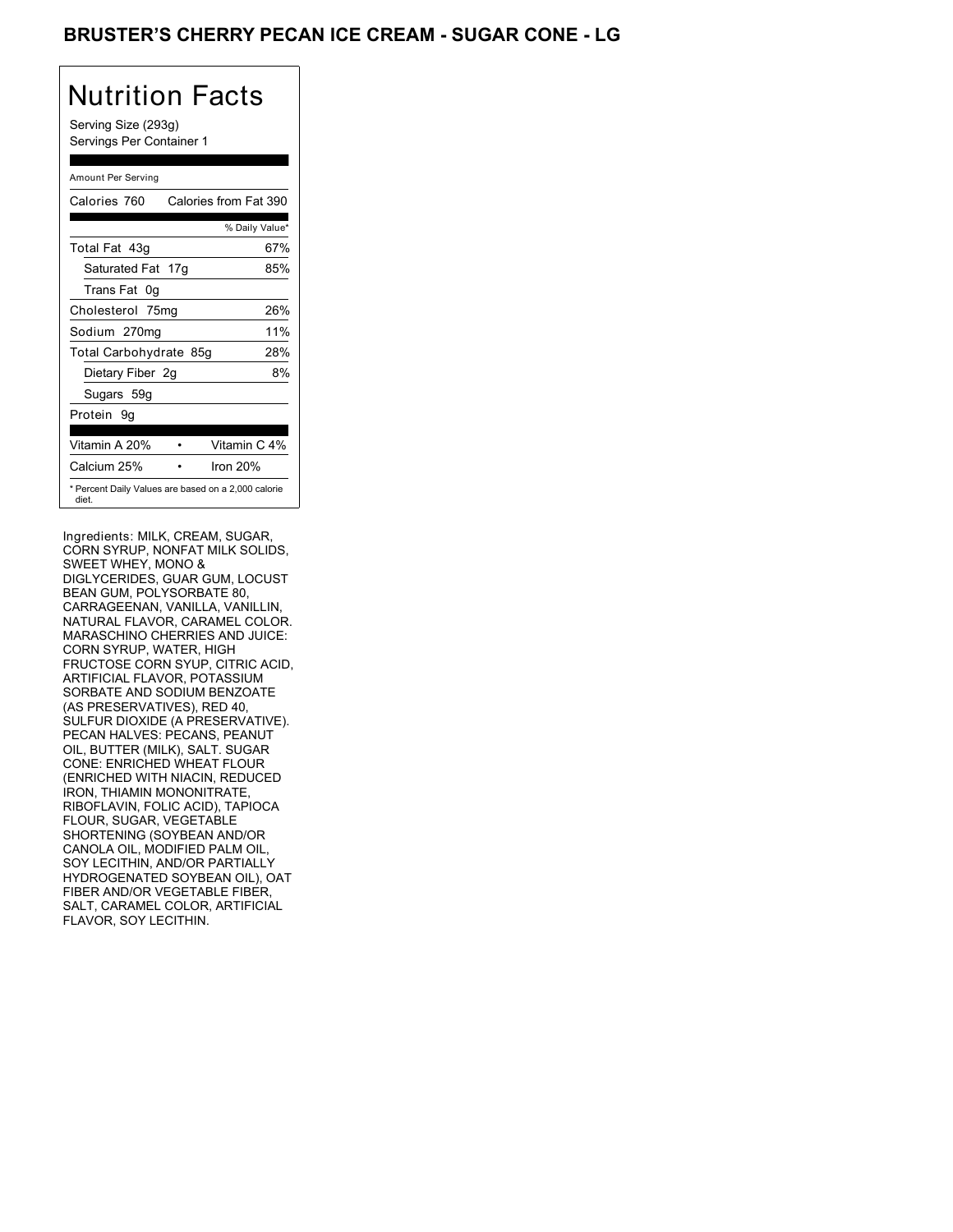## BRUSTER'S CHERRY PECAN ICE CREAM - CAKE CONE - SM

## Nutrition Facts

Serving Size (146g) Servings Per Container 1

### Amount Per Serving

| Calories 380                                                 |  | Calories from Fat 190 |
|--------------------------------------------------------------|--|-----------------------|
|                                                              |  | % Daily Value*        |
| Total Fat 22g                                                |  | 33%                   |
| Saturated Fat 9g                                             |  | 43%                   |
| Trans Fat 0q                                                 |  |                       |
| Cholesterol 40mg                                             |  | 13%                   |
| Sodium 135mg                                                 |  | 6%                    |
| Total Carbohydrate 41g                                       |  | 14%                   |
| Dietary Fiber 1g                                             |  | $4\%$                 |
| Sugars 28g                                                   |  |                       |
| Protein 5g                                                   |  |                       |
| Vitamin A 8%                                                 |  | Vitamin C 2%          |
| Calcium 10%                                                  |  | Iron $10%$            |
| * Percent Daily Values are based on a 2,000 calorie<br>diet. |  |                       |

Ingredients: MILK, CREAM, SUGAR, CORN SYRUP, NONFAT MILK SOLIDS, CORN SYRUP, NONFAT MILK SOLIDS,<br>SWEET WHEY, MONO & DIGLYCERIDES, GUAR GUM, LOCUST DIGLYCERIDES, GUAR GUM, LOCUST<br>BEAN GUM, POLYSORBATE 80, 80, CARRAGEENAN, VANILLA, CARRAGEENAN, VANILLA, VANILLIN, NATURAL FLAVOR, CARAMEL COLOR. MARASCHINO CHERRIES AND JUICE: MARASCHINO CHERRIES AND JUICE:<br>CORN SYRUP, WATER, HIGH FRUCTOSE CORN SYUP, CITRIC ACID, ARTIFICIAL FLAVOR, POTASSIUM SORBATE AND SODIUM BENZOATE (AS PRESERVATIVES), RED 40, SULFUR DIOXIDE (A PRESERVATIVE). PECAN HALVES: PECANS, PEANUT OIL, BUTTER (MILK), SALT. CAKE CONE: ENRICHED WHEAT FLOUR (ENRICHED WITH NIACIN, REDUCED IRON, THIAMIN MONONITRATE, RIBOFLAVIN, FOLIC ACID), TAPIOCA FLOUR, SUGAR, VEGETABLE OIL SHORTENING (SOYBEAN AND/OR CANOLA OIL, MODIFIED PALM OIL, SOY LECITHIN, AND/OR PARTIALLY HYDROGENATED SOYBEAN OIL), LEAVENING (SODIUM BICARBONATE, AMMONIUM BICARBONATE), SALT, NATURAL FLAVOR, ANNATTO (VEGETABLE COLOR).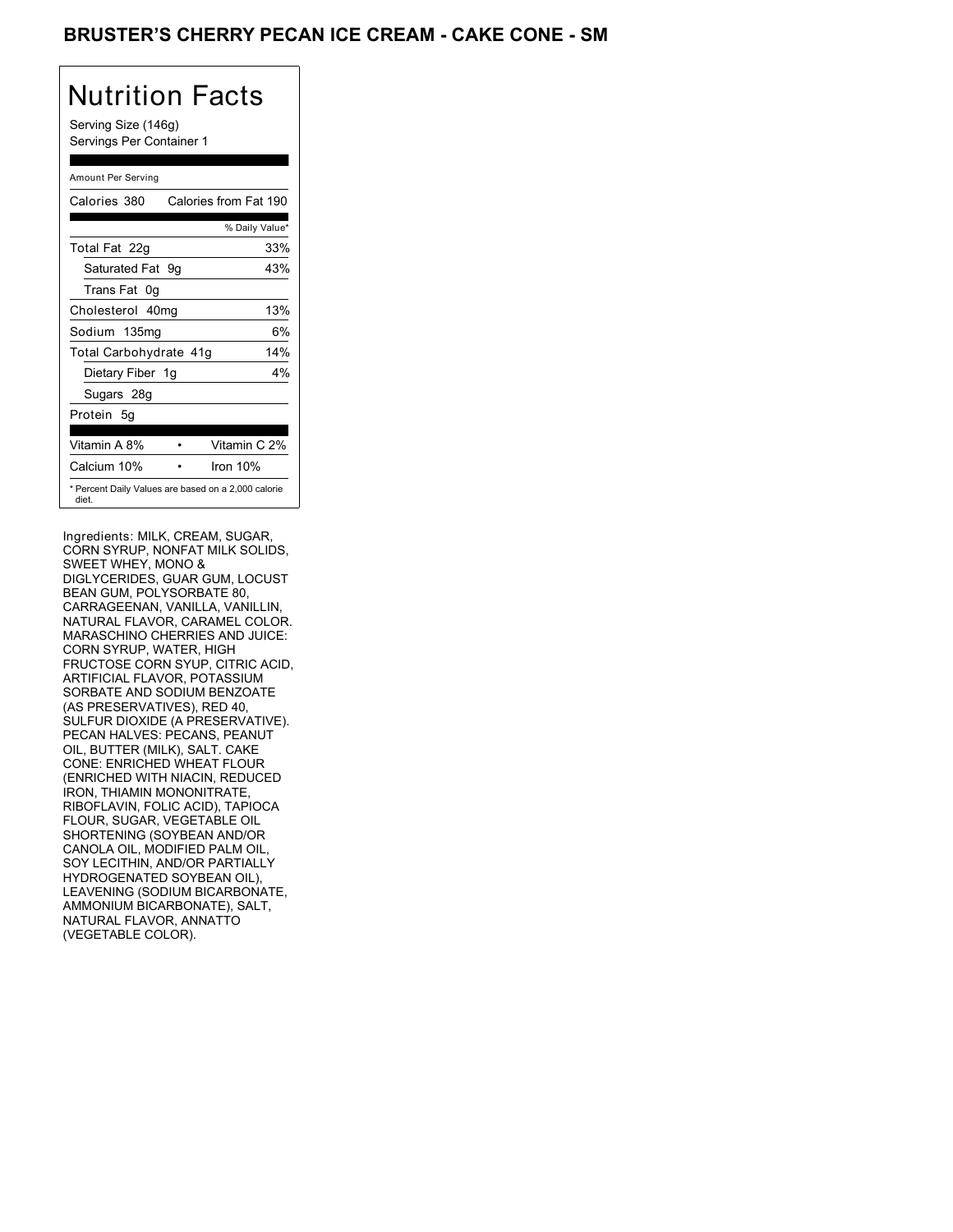## **BRUSTER'S CHERRY PECAN ICE CREAM - CAKE CONE - REG**

# Nutrition Facts

Serving Size (216g) Servings Per Container 1

### Amount Per Serving

| Calories 560                                                 | Calories from Fat 290 |
|--------------------------------------------------------------|-----------------------|
|                                                              | % Daily Value*        |
| Total Fat 32g                                                | 50%                   |
| Saturated Fat 13g                                            | 64%                   |
| Trans Fat<br>0 <sub>q</sub>                                  |                       |
| Cholesterol 60mg                                             | 19%                   |
| Sodium 200mg                                                 | 8%                    |
| <b>Total Carbohydrate</b>                                    | 20%<br>60q            |
| Dietary Fiber 2g                                             | 6%                    |
| Sugars 42g                                                   |                       |
| Protein 7g                                                   |                       |
| Vitamin A 15%                                                | Vitamin C 4%          |
| Calcium 20%                                                  | Iron 15%              |
| * Percent Daily Values are based on a 2,000 calorie<br>diet. |                       |

Ingredients: MILK, CREAM, SUGAR, CORN SYRUP, NONFAT MILK SOLIDS, CORN SYRUP, NONFAT MILK SOLIDS,<br>SWEET WHEY, MONO & DIGLYCERIDES, GUAR GUM, LOCUST DIGLYCERIDES, GUAR GUM, LOCUST<br>BEAN GUM, POLYSORBATE 80, 80, CARRAGEENAN, VANILLA, CARRAGEENAN, VANILLA, VANILLIN, NATURAL FLAVOR, CARAMEL COLOR. MARASCHINO CHERRIES AND JUICE: MARASCHINO CHERRIES AND JUICE:<br>CORN SYRUP, WATER, HIGH FRUCTOSE CORN SYUP, CITRIC ACID, ARTIFICIAL FLAVOR, POTASSIUM SORBATE AND SODIUM BENZOATE (AS PRESERVATIVES), RED 40, SULFUR DIOXIDE (A PRESERVATIVE). PECAN HALVES: PECANS, PEANUT OIL, BUTTER (MILK), SALT. CAKE CONE: ENRICHED WHEAT FLOUR (ENRICHED WITH NIACIN, REDUCED IRON, THIAMIN MONONITRATE, RIBOFLAVIN, FOLIC ACID), TAPIOCA FLOUR, SUGAR, VEGETABLE OIL SHORTENING (SOYBEAN AND/OR CANOLA OIL, MODIFIED PALM OIL, SOY LECITHIN, AND/OR PARTIALLY HYDROGENATED SOYBEAN OIL), LEAVENING (SODIUM BICARBONATE, AMMONIUM BICARBONATE), SALT, NATURAL FLAVOR, ANNATTO (VEGETABLE COLOR).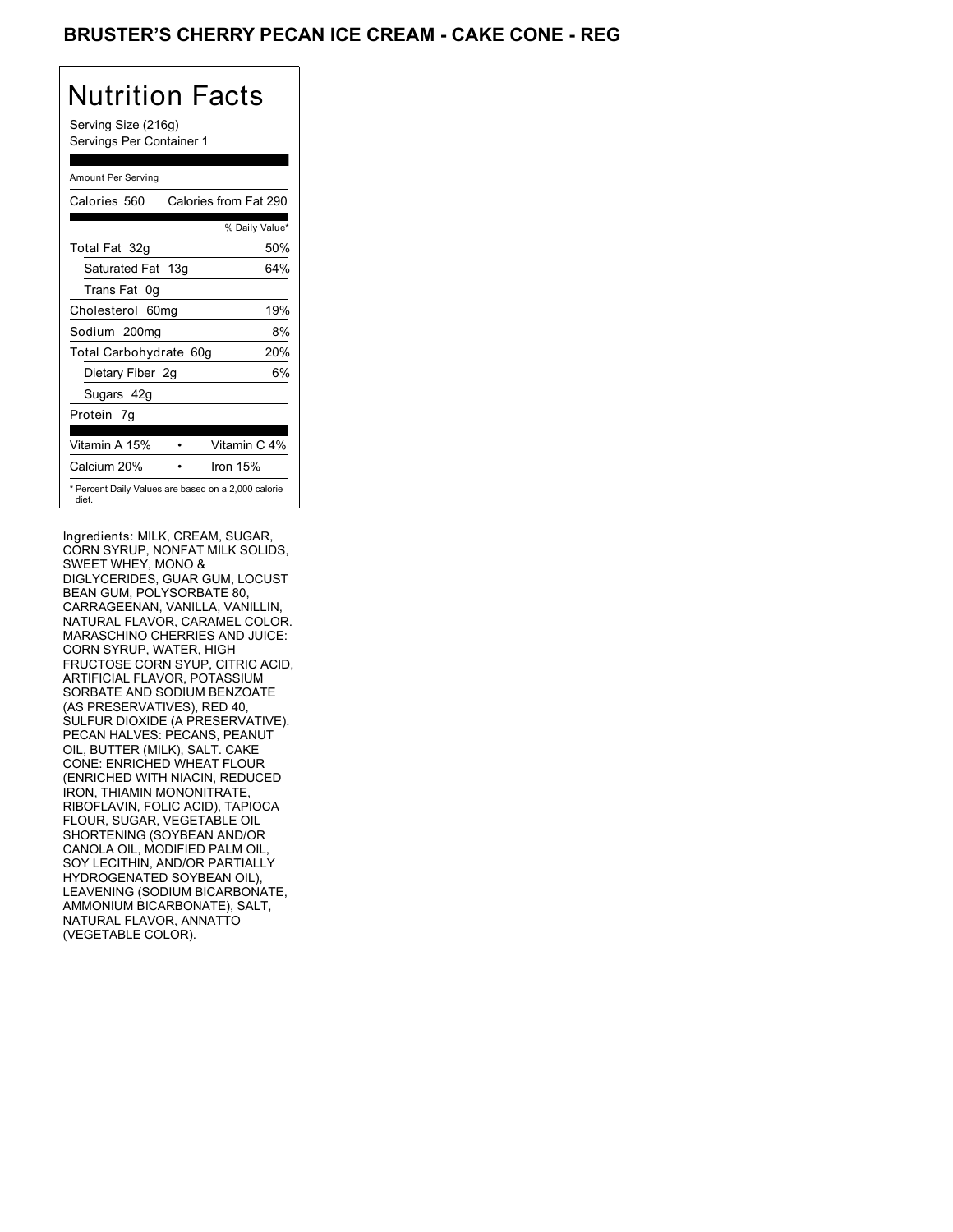## **BRUSTER'S CHERRY PECAN ICE CREAM - CAKE CONE - LG**

# Nutrition Facts

Serving Size (286g) Servings Per Container 1

### Amount Per Serving

| Calories 730                                                 | Calories from Fat 390 |
|--------------------------------------------------------------|-----------------------|
|                                                              | % Daily Value*        |
| Total Fat 43q                                                | 66%                   |
| Saturated Fat 17g                                            | 85%                   |
| Trans Fat<br>0g                                              |                       |
| Cholesterol 75mg                                             | 26%                   |
| Sodium 260mg                                                 | 11%                   |
| Total Carbohydrate 78g                                       | 26%                   |
| Dietary Fiber 2g                                             | 8%                    |
| Sugars 56g                                                   |                       |
| Protein 9q                                                   |                       |
| Vitamin A 20%                                                | Vitamin C 4%          |
| Calcium 25%                                                  | Iron $20%$            |
| * Percent Daily Values are based on a 2,000 calorie<br>diet. |                       |

Ingredients: MILK, CREAM, SUGAR, CORN SYRUP, NONFAT MILK SOLIDS, CORN SYRUP, NONFAT MILK SOLIDS,<br>SWEET WHEY, MONO & DIGLYCERIDES, GUAR GUM, LOCUST DIGLYCERIDES, GUAR GUM, LOCUST<br>BEAN GUM, POLYSORBATE 80, 80, CARRAGEENAN, VANILLA, CARRAGEENAN, VANILLA, VANILLIN, NATURAL FLAVOR, CARAMEL COLOR. MARASCHINO CHERRIES AND JUICE: MARASCHINO CHERRIES AND JUICE:<br>CORN SYRUP, WATER, HIGH FRUCTOSE CORN SYUP, CITRIC ACID, ARTIFICIAL FLAVOR, POTASSIUM SORBATE AND SODIUM BENZOATE (AS PRESERVATIVES), RED 40, SULFUR DIOXIDE (A PRESERVATIVE). PECAN HALVES: PECANS, PEANUT OIL, BUTTER (MILK), SALT. CAKE CONE: ENRICHED WHEAT FLOUR (ENRICHED WITH NIACIN, REDUCED IRON, THIAMIN MONONITRATE, RIBOFLAVIN, FOLIC ACID), TAPIOCA FLOUR, SUGAR, VEGETABLE OIL SHORTENING (SOYBEAN AND/OR CANOLA OIL, MODIFIED PALM OIL, SOY LECITHIN, AND/OR PARTIALLY HYDROGENATED SOYBEAN OIL), LEAVENING (SODIUM BICARBONATE, AMMONIUM BICARBONATE), SALT, NATURAL FLAVOR, ANNATTO (VEGETABLE COLOR).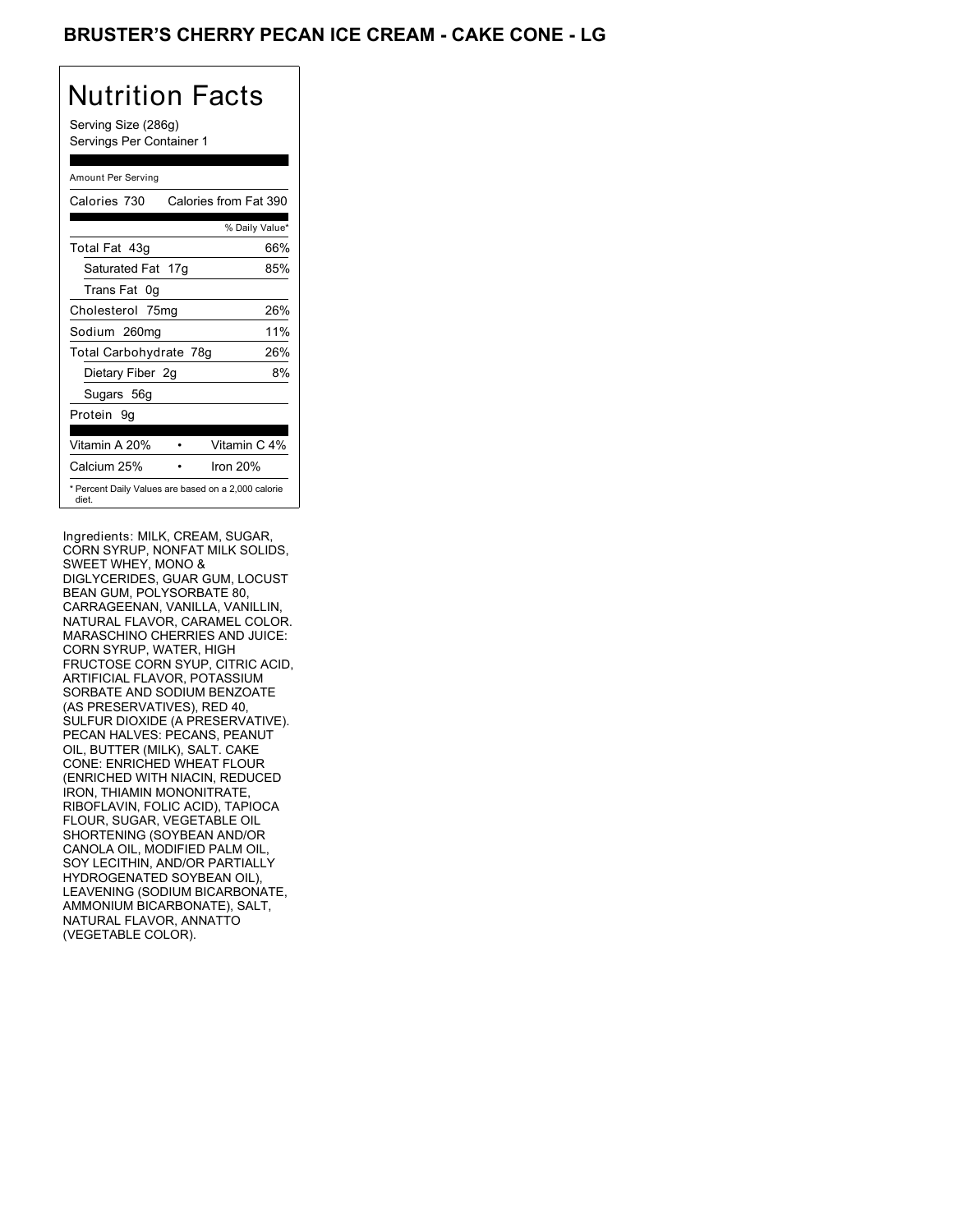## BRUSTER'S CHERRY PECAN ICE CREAM - WAFFLE CONE - SM

# Nutrition Facts

Serving Size (170g) Servings Per Container 1

### Amount Per Serving

| Calories 480           | Calories from Fat 220                               |
|------------------------|-----------------------------------------------------|
|                        | % Daily Value*                                      |
| Total Fat 25g          | 38%                                                 |
| Saturated Fat 9g       | 47%                                                 |
| Trans Fat 0q           |                                                     |
| Cholesterol 45mg       | 15%                                                 |
| Sodium 125mg           | 5%                                                  |
| Total Carbohydrate 59g | 20%                                                 |
| Dietary Fiber 1g       | 4%                                                  |
| Sugars 38g             |                                                     |
| Protein 6q             |                                                     |
| Vitamin A 8%           | Vitamin C 2%                                        |
| Calcium 10%            | Iron 10%                                            |
| diet.                  | * Percent Daily Values are based on a 2,000 calorie |

Ingredients: MILK, CREAM, SUGAR, CORN SYRUP, NONFAT MILK SOLIDS, CORN SYRUP, NONFAT MILK SOLIDS,<br>SWEET WHEY, MONO & DIGLYCERIDES, GUAR GUM, LOCUST DIGLYCERIDES, GUAR GUM, LOCUST<br>BEAN GUM, POLYSORBATE 80, 80, CARRAGEENAN, VANILLA, CARRAGEENAN, VANILLA, VANILLIN, NATURAL FLAVOR, CARAMEL COLOR. MARASCHINO CHERRIES AND JUICE: MARASCHINO CHERRIES AND JUICE:<br>CORN SYRUP, WATER, HIGH FRUCTOSE CORN SYUP, CITRIC ACID, ARTIFICIAL FLAVOR, POTASSIUM SORBATE AND SODIUM BENZOATE (AS PRESERVATIVES), RED 40, SULFUR DIOXIDE (A PRESERVATIVE). PECAN HALVES: PECANS, PEANUT OIL, BUTTER (MILK), SALT. WAFFLE CONE: ENRICHED BLEACHED WHEAT FLOUR (ENRICHED WITH NIACIN, REDUCED IRON, THIAMIN MONONITRATE, RIBOFLAVIN, FOLIC ACID), SUGAR, VEGETABLE SHORTENING (PARTIALLY HYDROGENATED SOYBEAN AND COTTONSEED OILS), WHOLE EGG, ARTIFICIAL FLAVOR (INCLUDING MALTODEXTRIN, MODIFIED CORNSTARCH, BUTTER, BUTTERMILK), DEXTROSE, SOY LECITHIN, ARTIFICIAL VANILLA FLAVOR.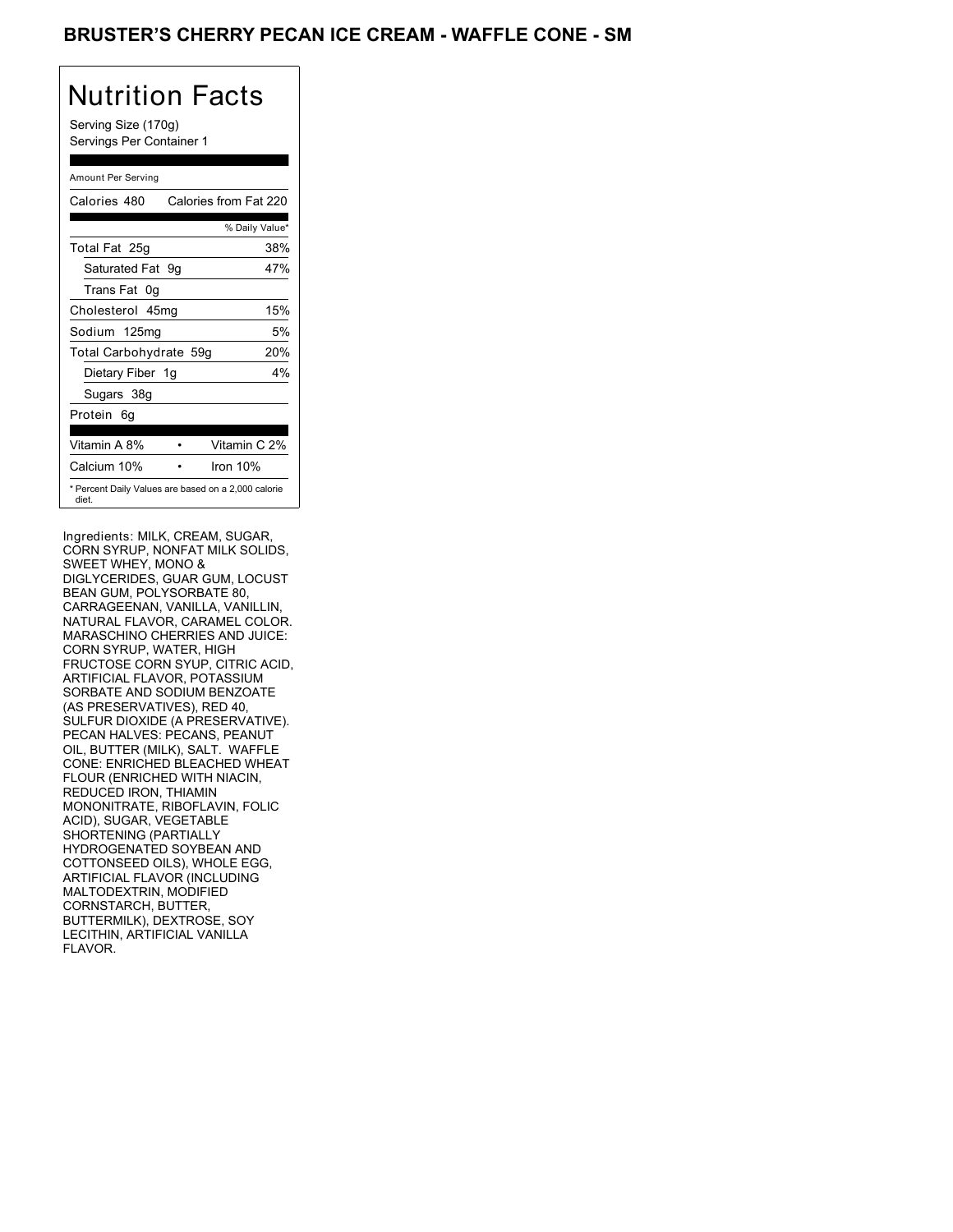## BRUSTER'S CHERRY PECAN ICE CREAM - WAFFLE CONE - REG

# Nutrition Facts

Serving Size (240g) Servings Per Container 1

### Amount Per Serving

| Calories 660                                                 | Calories from Fat 320 |
|--------------------------------------------------------------|-----------------------|
|                                                              | % Daily Value*        |
| Total Fat 35g                                                | 54%                   |
| Saturated Fat 14g                                            | 68%                   |
| Trans Fat<br>0g                                              |                       |
| Cholesterol 65mg                                             | 22%                   |
| Sodium 190mg                                                 | 8%                    |
| Total Carbohydrate 78g                                       | 26%                   |
| Dietary Fiber 2g                                             | 6%                    |
| Sugars 52g                                                   |                       |
| Protein 8q                                                   |                       |
| Vitamin A 15%                                                | Vitamin C 4%          |
| Calcium 20%                                                  | Iron $15%$            |
| * Percent Daily Values are based on a 2,000 calorie<br>diet. |                       |

Ingredients: MILK, CREAM, SUGAR, CORN SYRUP, NONFAT MILK SOLIDS, CORN SYRUP, NONFAT MILK SOLIDS,<br>SWEET WHEY, MONO & DIGLYCERIDES, GUAR GUM, LOCUST DIGLYCERIDES, GUAR GUM, LOCUST<br>BEAN GUM, POLYSORBATE 80, 80, CARRAGEENAN, VANILLA, CARRAGEENAN, VANILLA, VANILLIN, NATURAL FLAVOR, CARAMEL COLOR. MARASCHINO CHERRIES AND JUICE: MARASCHINO CHERRIES AND JUICE:<br>CORN SYRUP, WATER, HIGH FRUCTOSE CORN SYUP, CITRIC ACID, ARTIFICIAL FLAVOR, POTASSIUM SORBATE AND SODIUM BENZOATE (AS PRESERVATIVES), RED 40, SULFUR DIOXIDE (A PRESERVATIVE). PECAN HALVES: PECANS, PEANUT OIL, BUTTER (MILK), SALT. WAFFLE CONE: ENRICHED BLEACHED WHEAT FLOUR (ENRICHED WITH NIACIN, REDUCED IRON, THIAMIN MONONITRATE, RIBOFLAVIN, FOLIC ACID), SUGAR, VEGETABLE SHORTENING (PARTIALLY HYDROGENATED SOYBEAN AND COTTONSEED OILS), WHOLE EGG, ARTIFICIAL FLAVOR (INCLUDING MALTODEXTRIN, MODIFIED CORNSTARCH, BUTTER, BUTTERMILK), DEXTROSE, SOY LECITHIN, ARTIFICIAL VANILLA FLAVOR.